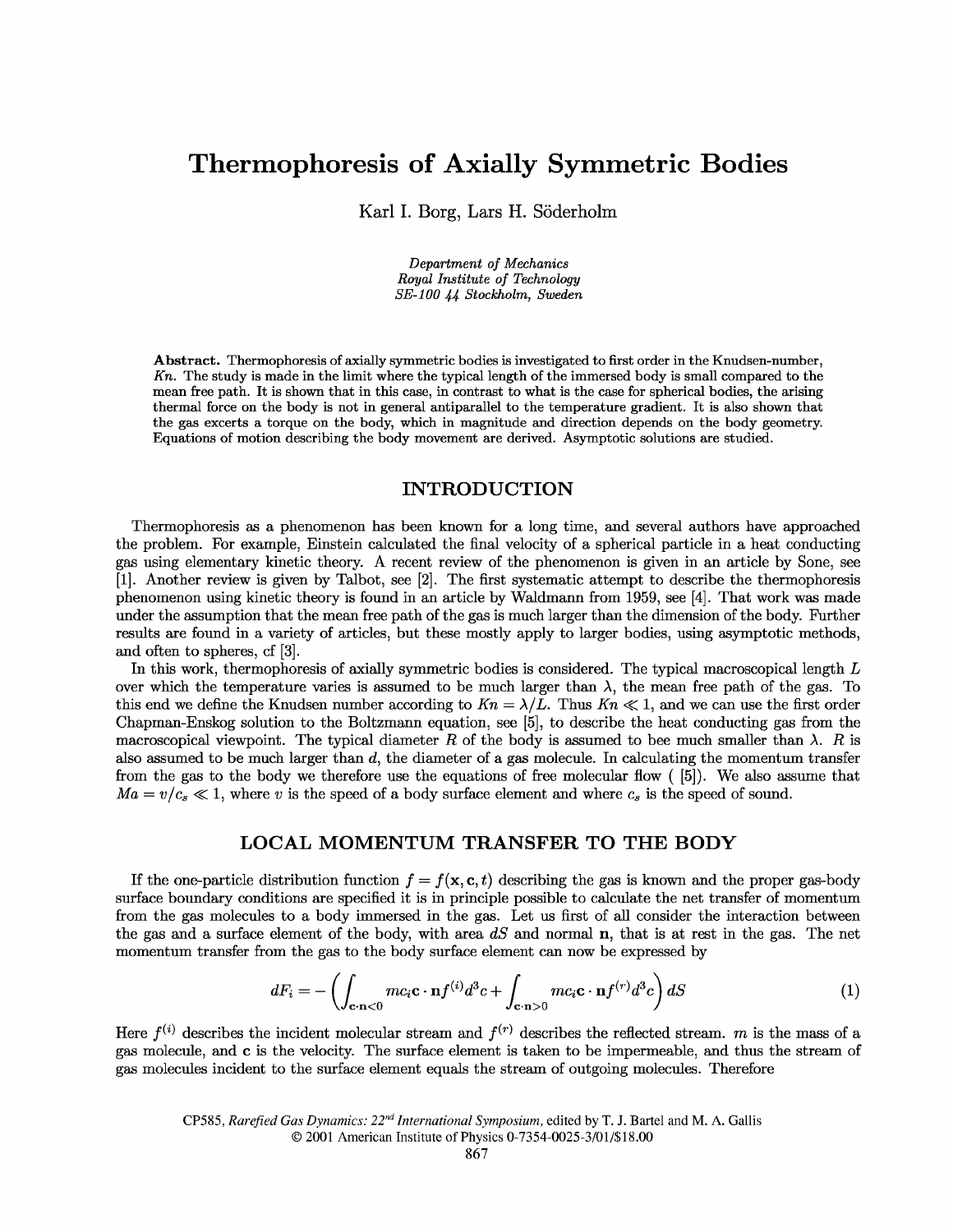| <b>Report Documentation Page</b>                                                                                                                                                                      |                           |                                                    |  |  |
|-------------------------------------------------------------------------------------------------------------------------------------------------------------------------------------------------------|---------------------------|----------------------------------------------------|--|--|
| <b>Report Date</b><br>09JUL2000                                                                                                                                                                       | <b>Report Type</b><br>N/A | Dates Covered (from to)                            |  |  |
| <b>Title and Subtitle</b><br>Thermophoresis of Axially Symmetric Bodies                                                                                                                               |                           | <b>Contract Number</b>                             |  |  |
|                                                                                                                                                                                                       |                           | <b>Grant Number</b>                                |  |  |
|                                                                                                                                                                                                       |                           | <b>Program Element Number</b>                      |  |  |
| Author(s)                                                                                                                                                                                             |                           | <b>Project Number</b>                              |  |  |
|                                                                                                                                                                                                       |                           | <b>Task Number</b>                                 |  |  |
|                                                                                                                                                                                                       |                           | <b>Work Unit Number</b>                            |  |  |
| Performing Organization Name(s) and Address(es)<br>Department of Mechanics Royal Institute of Technology SE-100<br>44 Stockholm, Sweden                                                               |                           | <b>Performing Organization Report Number</b>       |  |  |
| <b>Sponsoring/Monitoring Agency Name(s) and Address(es)</b><br>AOARD Unit 45002 APO AP 96337-5002                                                                                                     |                           | <b>Sponsor/Monitor's Acronym(s)</b>                |  |  |
|                                                                                                                                                                                                       |                           | <b>Sponsor/Monitor's Report Number(s)</b>          |  |  |
| <b>Distribution/Availability Statement</b><br>Approved for public release, distribution unlimited                                                                                                     |                           |                                                    |  |  |
| <b>Supplementary Notes</b><br>Papers from Rarefied Gas Dynamics (RGD) 22nd International Symposium held in Sydney, Australia on 9-14 July<br>2000. See also ADM001341 for whole conference on cd-rom. |                           |                                                    |  |  |
| <b>Abstract</b>                                                                                                                                                                                       |                           |                                                    |  |  |
| <b>Subject Terms</b>                                                                                                                                                                                  |                           |                                                    |  |  |
| <b>Report Classification</b><br>unclassified                                                                                                                                                          |                           | <b>Classification of this page</b><br>unclassified |  |  |
| <b>Classification of Abstract</b><br>unclassified                                                                                                                                                     |                           | <b>Limitation of Abstract</b><br>UU                |  |  |
| <b>Number of Pages</b><br>8                                                                                                                                                                           |                           |                                                    |  |  |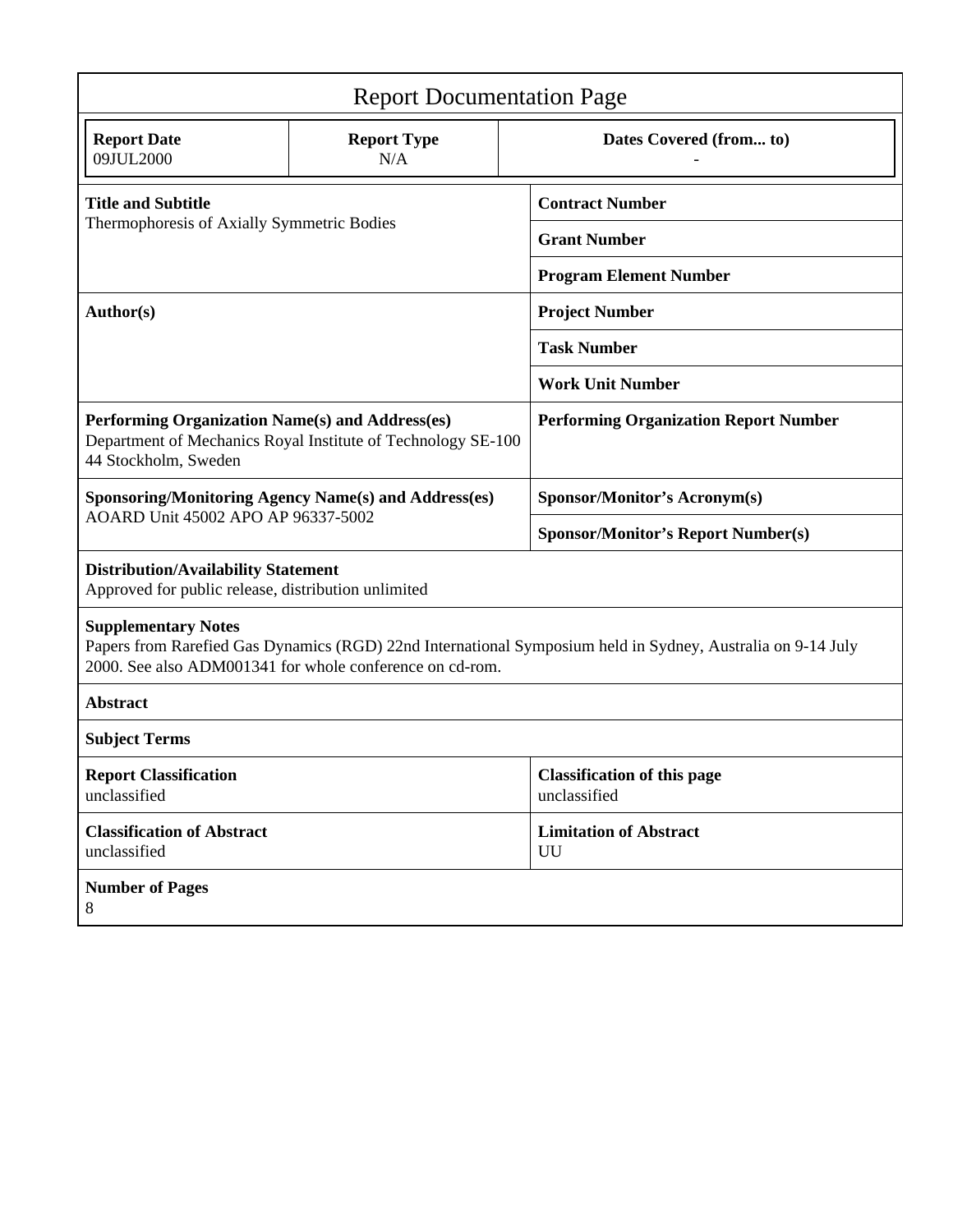$$
\int_{\mathbf{c}\cdot\mathbf{n}\leq 0} \mathbf{c}\cdot\mathbf{n} f^{(i)} d^3 c + \int_{\mathbf{c}\cdot\mathbf{n}\geq 0} \mathbf{c}\cdot\mathbf{n} f^{(r)} d^3 c = 0.
$$
 (2)

As the typical length of the body is small compared to the mean free path in the gas and as the body surface As the typical length of the body is small compared to the mean free path in the gas and as the body surface is taken to be convex, the incident stream of molecules is unaffected by the presence of the body, and thus is taken to be convex, the incident stream of molecules is unaffected by the presence of the body, and thus  $f^{(i)} = f$ , where f is the distribution function for the gas in the absence of the body. The reflected stream  $f^{(i)} = f$ , where f is the distribution function for the gas in the absence of the body. The reflected stream is determined from a Maxwell-type boundary condition and aquires thus upon reflection two separate parts: is determined from a Maxwell-type boundary condition and aquires thus upon reflection two separate parts: One part that is specularly reflected, and one part that is diffusely reflected. Here, the relative amount of<br>momentum tangential to the surface element transferred to the body from the incident stream is measured by momentum tangential to the surface element transferred to the body from the incident stream is measured by the momentum accommodation coefficient  $\alpha_{\tau}$ , see [5]. This boundary condition has the following form:<br> $f^{(r)} = (1 - \alpha_{\tau}) f' + \alpha_{\tau} (n^{(r)}/n^{(0)}) f^{(0)},$ 

$$
f^{(r)} = (1 - \alpha_r) f' + \alpha_r (n^{(r)}/n^{(0)}) f^{(0)}, \tag{3}
$$

where  $f' \equiv f(c')$ , in which  $c'_i = c_i - 2n_i n_j c_j$ , is thus the distribution function of a specularly reflected stream. where  $f' \equiv f(c')$ , in which  $c'_i = c_i - 2n_i n_j c_j$ , is thus the distribution function of a specularly reflected stream.<br>The second term describes the diffusely reflected part of the outgoing stream.  $f^{(0)}$  is a Maxwellian distr function given by function given by<br>  $f^{(0)}=n\,\Big(\frac{2}{\varepsilon}\,$ 

$$
f^{(0)} = n \left(\frac{2\pi k_B T}{m}\right)^{-3/2} e^{-\mathcal{C}^2},\tag{4}
$$

describing gas molecules which are in thermal equilibrium with the surface element. In this expression,  $n_r$  is the number density of the reflected stream, and the dimensionless velocity  $C$  is defined by

$$
\mathcal{C}_i \equiv c_i/\sqrt{\frac{2k_BT}{m}}
$$

 $T$  is the local gas temperature and  $k_B$  is the Boltzmann constant. It is assumed here that the temperature of the body is the same as the local temperature of the gas. The integral  $(1)$  can now be simplified. Introduci the body is the same as the local temperature of the gas. The integral (1) can now be simplified. Introducing a dimensionless mass flux and a dimensionless momentum flux incident on the body according to a dimensionless mass flux and a dimensionless momentum flux incident on the body according to

$$
\mathcal{M} \equiv -\frac{1}{n} \left( \frac{2k_B T}{m} \right)^{3/2} \int_{\mathcal{C}_{i} n_i < 0} \mathcal{C}_{i} n_i f d^3 \mathcal{C} \quad \text{and} \quad \mathcal{M}_i \equiv -\frac{1}{n} \left( \frac{2k_B T}{m} \right)^{3/2} \int_{\mathcal{C}_{i} n_i < 0} \mathcal{C}_{i} \mathcal{C}_{j} n_j f d^3 \mathcal{C},\tag{5}
$$

the force on a surface element becomes, where  $p = n k_B T$ ,

$$
dF_i = p \left[ 4(1 - \alpha_\tau) n_i n_j \mathcal{M}_j + \alpha_\tau \left( 2\mathcal{M}_i - \sqrt{\pi} \mathcal{M} n_i \right) \right] dS. \tag{6}
$$

In the present case, we shall consider a body which is small compared to the mean free path. This body<br>will start to move under the influence of the force, and thus the surface element will experience a homogenous will start to move under the influence of the force, and thus the surface element will experience a homogenous flow of the surrounding gas. This flow will excert an additional force on the surface element. Therefore, when calculating the force on the surface element according to (6), we consider a distribution function corresponding to a gas which is subject to a temperature gradient and a homogenous flow. It is assumed that  $Kn \equiv \lambda/L$ , where  $\lambda$  is the mean free path and where L is the macroscopic length scale, is small. We also assume that the resulting motion of the surface element is small compared to the speed of sound. resulting motion of the surface element is small compared to the speed of sound.<br>For a gas subject to a non-uniform temperature distribution the distribution function takes the form, see [5], flow of the surrounding gas. This flow will excert an additional force on the surface element. Therefore, when calculating the force on the surface element according to (6), we consider a distribution function correspondi

$$
f = f_0 \left( 1 + \phi \right), \tag{7}
$$

where  $\phi$  can be found through the Chapman-Enskog expansion to first order in Kn. The result for pure heat conduction is conduction is

$$
\phi = -\frac{1}{nT} \sqrt{\frac{2k_B T}{m}} A(\mathcal{C}^2) \mathcal{C}_i T_{,i}.
$$
\n(8)

The function *A* is usually expressed in Sonine polynomials according to The function *A* is usually expressed in Sonine polynomials according to

$$
A(\mathcal{C}^2) = -\sum_{n=1}^{\infty} a_n S_{3/2}^{(n)}(\mathcal{C}^2), \quad \text{with} \quad a_1 = -\frac{2m\kappa}{5k_B^2 T}.
$$
 (9)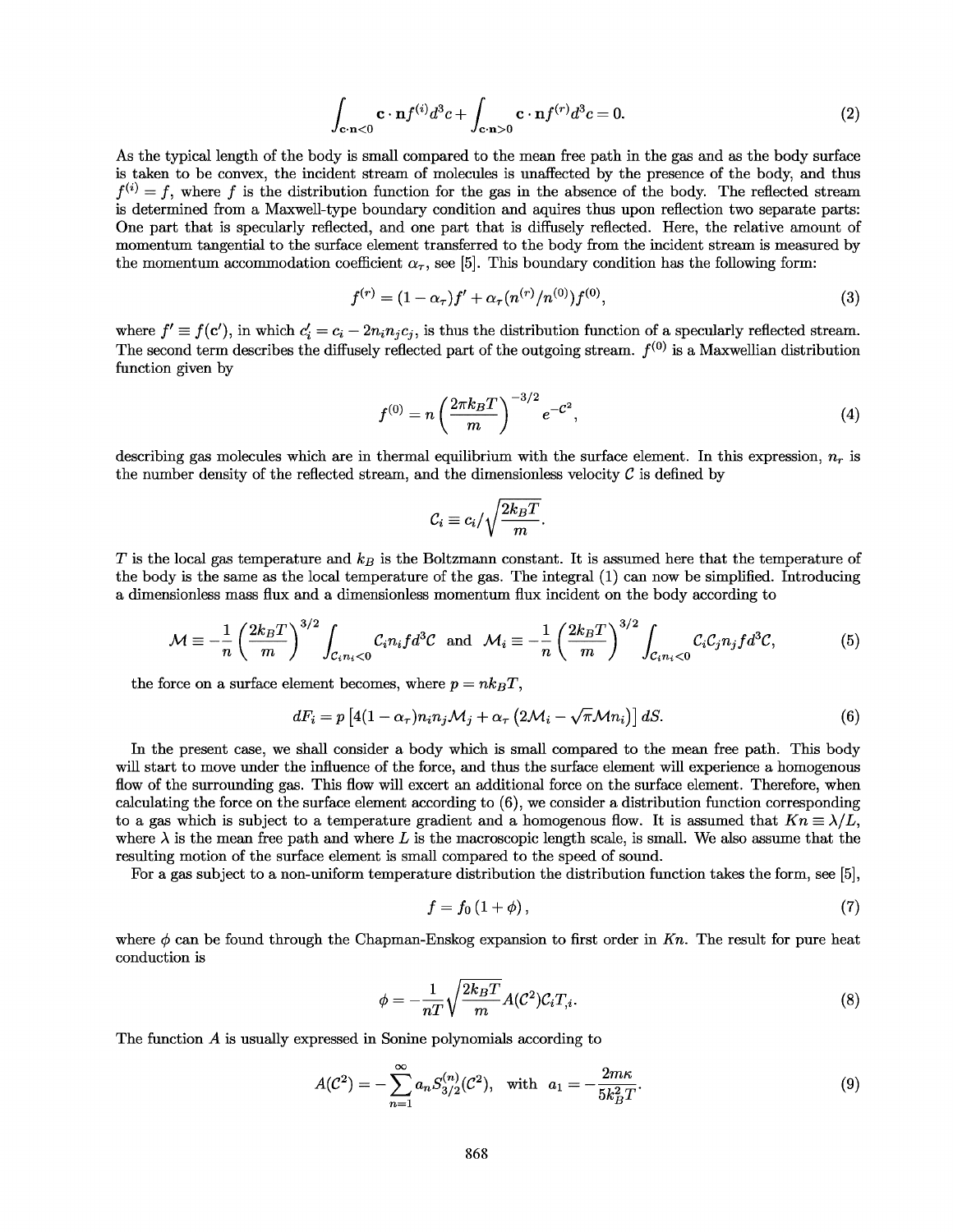Here  $\kappa$  is the heat conductivity. If we introduce

$$
\hat{A}(\mathcal{C}^2) \equiv A(\mathcal{C}^2)/a_1,
$$

we may express  $\phi$  in terms of the heat current  $q_i = -\kappa T_{i}$  according to

$$
\phi = -\frac{4}{5p} \left( \frac{2k_B T}{m} \right)^{-1/2} \hat{A} (\mathcal{C}^2) \mathcal{C}_i q_i. \tag{10}
$$

Now  $\phi$  is integrated to give the moments (5) and one arrives at

$$
\mathcal{M} = \frac{1}{2\sqrt{\pi}} \text{ and } \mathcal{M}_i = -\frac{1}{4}n_i + \frac{\gamma}{10p} \left(\frac{2\pi k_B T}{m}\right)^{-1/2} \left(\delta_{ij} + n_i n_j\right) q_j. \tag{11}
$$

The formulas (11) thus apply to a body surface element at rest. Here, the integral  $\gamma$  is given by

$$
\gamma = \int_0^\infty C^5 \hat{A} (C^2) e^{-C^2} dC.
$$
\n(12)

If only the first term in the Sonine polynomial expansion of  $\hat{A}$  is retained,  $\gamma = 1$ . The corresponding integral in  $\mathcal{M}$ ,  $\gamma = \int_0^{\infty} C^5 \hat{A}(C^2) e^{-C^2} dC.$  (12)<br>If only the first term in the Sonine polynomial expansion of  $\hat{A}$  is retained,  $\gamma = 1$ . The corresponding integral<br>in *M*,

$$
\int_0^\infty \mathcal{C}^4 \hat{A}(\mathcal{C}^2) e^{-\mathcal{C}^2} d\mathcal{C},
$$

vanishes since the gas is at rest. vanishes since the gas is at rest.

The temperature gradient will give rise to a force on the immersed body and thus set the body in motion. The temperature gradient will give rise to a force on the immersed body and thus set the body in motion. Following Waldmann, if we denote the velocity of a body surface element by  $u_i$ , this motion is taken into account by transforming the distribution function to a frame of reference in which the surface element of the account by transforming the distribution function to a frame of reference in which the surface element of the body is momentarily at rest. When the transformation  $c_i \rightarrow c_i - u_i$  is made, both the Maxwellian part and the heat conduction part of (7) is transformed. However, since *Ma* is small, the cross term coupling translation the heat conduction part of (7) is transformed. However, since  $Ma$  is small, the cross term coupling translation and heat conduction will be of the order of  $Kn Ma$ , and will thus be ignored in the present context. The moments  $M$  and  $M_i$  get additional contributions of the order of  $Ma$ , and the result is

$$
\mathcal{M} = \frac{1}{2\sqrt{\pi}} - \frac{\sqrt{\pi}}{2} \left(\frac{2\pi k_B T}{m}\right)^{-1/2} n_i u_i,
$$
\n(13)

$$
\mathcal{M}_i = \frac{1}{2} \left( \frac{2\pi k_B T}{m} \right)^{-1/2} \left( \delta_{ij} + n_i n_j \right) \left( \frac{\gamma}{5p} q_j + u_j \right). \tag{14}
$$

The resulting force on a body surface element (6) becomes The resulting force on a body surface element (6) becomes

$$
dF_i = -pn_i dS + \left(\frac{2\pi k_B T}{m}\right)^{-1/2} \left\{\alpha_\tau \left(\frac{\gamma}{5}q_i + pu_i\right) + \left(\frac{\gamma}{5}(4 - 3\alpha_\tau)q_j + p\left[4 - \left(3 - \frac{\pi}{2}\right)\alpha_\tau\right]u_j\right) n_j n_i\right\} dS \tag{15}
$$

This force will in general also produce a torque acting on the body through the surface element according to This force will in general also produce a torque acting on the body through the surface element according to

$$
dM_i = \epsilon_{ijk} x_j dF_k, \tag{16}
$$

 $dM_i = \epsilon_{ijk} x_j dF_k,$  (16)<br>where **x** is the vector from the center of mass of the body to the surface element. As the force and the torque are applied to the body, a velocity and also an angular velocity will be produced. Therefore, the appropriate are applied to the body, a velocity and also an angular velocity will be produced. Therefore, the appropriate Gallileian transformation to be used in this context is Gallileian transformation to be used in this context is

$$
u_i = -(v_i + \epsilon_{ijk}\omega_j x_k),
$$

where the minus sign stems from transforming to the frame of reference where the gas is at rest. The integration of the force and the torque over the total body surface involves calculating geometrical tensor integrals of the type type

$$
\int_{S} n_{i_1} n_{i_2} \dots n_{i_k} x_{j_1} x_{j_2} \dots x_{j_l} dS \equiv I_{i_1 i_2 \dots i_k | j_1 j_2 \dots j_l}^{(k,l)}.
$$
\n(17)

These are all isotropic functions of the unit vector N defining the axis of symmetry, and are listed in the These are all isotropic functions of the unit vector N defining the axis of symmetry, and are listed in the appendix. appendix.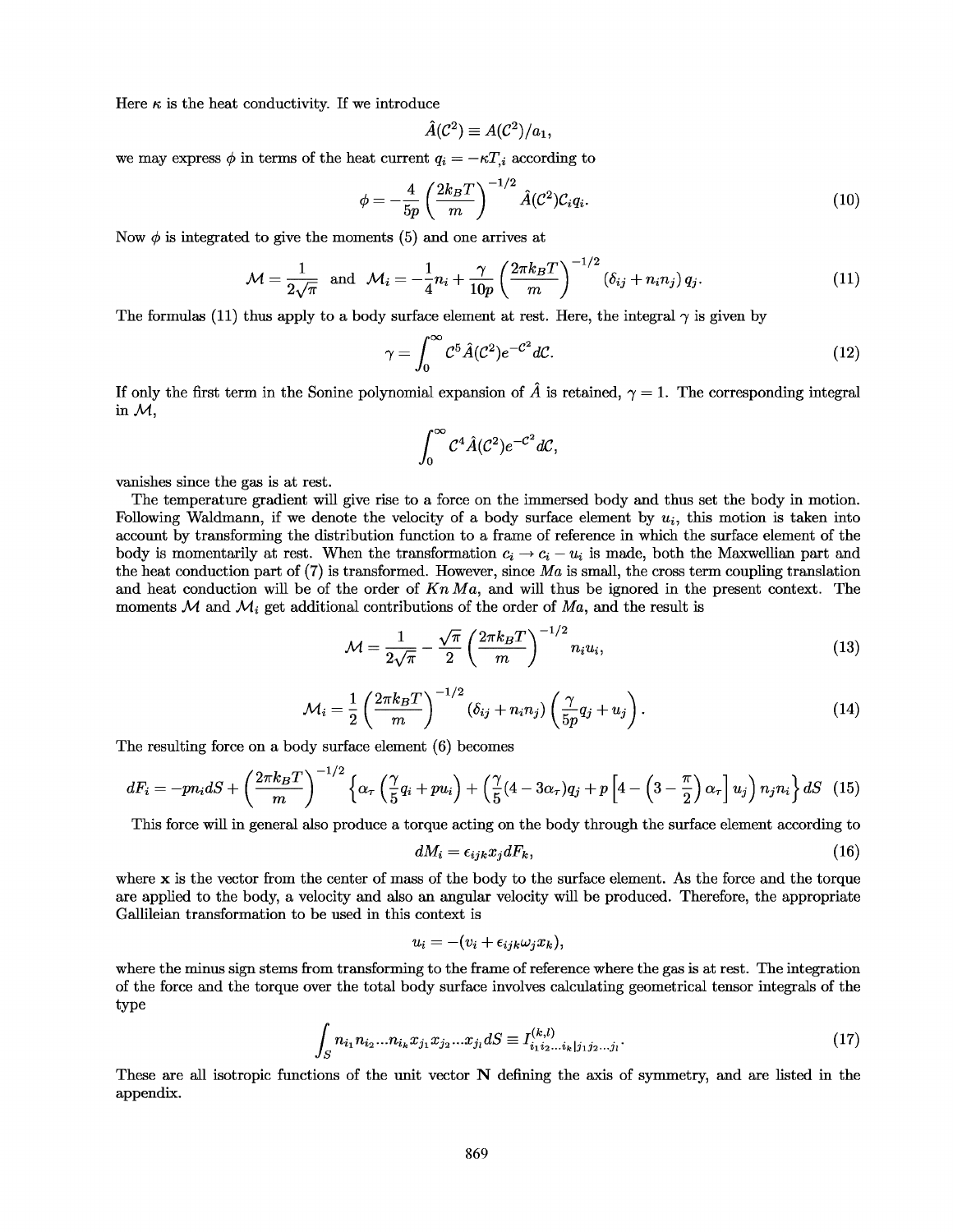## **FORCE AND TORQUE ON THE BODY** FORCE AND TORQUE ON THE BODY

Now we are in a position to write down the expressions for the force and the torque acting on the body. In Now we are in a position to write down the expressions for the force and the torque acting on the body. In what follows, the dimensionless dynamical coefficients  $a_1, ..., a_9$  are introduced for simplicity. They consist of products between linear functions of  $\alpha_{\tau}$  and geometrical coefficients given by contractions of the geometrical tensor integrals encountered in the previous section(17). The coefficients  $a_1, ..., a_9$  are listed in the a tensor integrals encountered in the previous section(17). The coefficients  $a_1, \ldots, a_9$  are listed in the appendix.

The force becomes

The force becomes  
\n
$$
F_i = \left(\frac{2\pi k_B T}{m}\right)^{-1/2} \left\{\frac{4\gamma S}{15} \left(\delta_{ij} + a_1 N_{}\right) q_j - pS \left(a_2 \delta_{ij} + a_3 N_{}\right) v_j + 3pS^{3/2} a_4 \epsilon_{ijk} N_j \omega_k\right\}.
$$
\n(18)

The first term on the right hand side of (18) is a thermal contribution to the force proportional to the heat The first term on the right hand side of (18) is a thermal contribution to the force proportional to the heat current. It contains one isotropic part,  $a_1\delta_{ij}$  and one symmetric traceless part,  $a_2N_{\leq i}N_{j>}$ . While the former part acts on a spherically symmetric body, the latter one, which vanishes in case of spherical body surface, part acts on a spherically symmetric body, the latter one, which vanishes in case of spherical body surface, projects momentum onto the direction of the axis of symmetry. The order of magnitude of this term is  $\sim pSKn$ . The second contribution to the total force is a friction force with geometrical features similar to the thermal force. The last term is a force acting on the body as a consequence of the body rotation. The two last terms force. The last term is a force acting on the body as a consequence of the body rotation. The two last terms both have the magnitude  $\sim pSMa$ .

The torque is given by The torque is given by

$$
M_i = \left(\frac{2\pi k_B T}{m}\right)^{-1/2} \left\{ \frac{3\gamma S^{3/2}}{5} a_5 \epsilon_{ijk} N_j q_k - 3p S^{3/2} a_6 \epsilon_{ijk} N_j v_k - \frac{p S^2}{2} \left( a_7 \delta_{ij} + a_8 N_{}\right) \omega_j \right\}.
$$
 (19)  
In the expression for the torque, the first term is a thermal torque that acts to align the axis of symmetry to

the heat current. This contribution is of the order of  $\sim pS^{3/2}Kn$ . The second term is active whenever the axis<br>of symmetry is not parallel or antiparallel to the velocity. The third term is a friction torque. The two la of symmetry is not parallel or antiparallel to the velocity. The third term is a friction torque. The two latter contributions are of the order of  $\sim pS^{3/2}Ma$ .

#### **EQUATIONS OF MOTION** EQUATIONS OF MOTION

In order to formulate the equations of motion for the body immersed in the heat conducting gas, we introduce In order to formulate the equations of motion for the body immersed in the heat conducting gas, we introduce a body-fixed orthonormal frame of reference with the origin in the body's center of mass. The basis vectors are a body-fixed orthonormal frame of reference with the origin in the body's center of mass. The basis vectors are<br>denoted by  $e^{(\alpha)}$  where the index  $\alpha = 1, 2, 3$  numbers the basis vectors. One of these basis vectors is nat chosen to coincide with the axis of symmetry N. The equations of motion become denoted by  $e^{(\alpha)}$  where the index  $\alpha = 1, 2, 3$  numbers the basis vectors. One of these basis vectors is naturally<br>chosen to coincide with the axis of symmetry **N**. The equations of motion become<br> $\frac{d}{dt}(m_B v_i) = \left(\frac{2\pi k_B$ 

$$
\frac{d}{dt}(m_B v_i) = \left(\frac{2\pi k_B T}{m}\right)^{-1/2} \left\{ \frac{4\gamma S}{15} \left(\delta_{ij} + a_1 N_{}\right) q_j - pS \left(a_2 \delta_{ij} + a_3 N_{}\right) v_j + 3p S^{3/2} a_4 \epsilon_{ijk} N_j \omega_k \right\},
$$
\n
$$
\frac{d}{dt}(I_{ij}\omega_j) = \left(\frac{2\pi k_B T}{m}\right)^{-1/2} \left\{ \frac{3\gamma S^{3/2}}{5} a_5 \epsilon_{ijk} N_j q_k - 3p S^{3/2} a_6 \epsilon_{ijk} N_j v_k - \frac{p S^2}{2} \left(a_7 \delta_{ij} + a_8 N_{}\right) \omega_j \right\},
$$
\n
$$
\frac{d}{dt}(e_i^{(\alpha)}) = \epsilon_{ijk}\omega_j e_k^{(\alpha)},
$$
\n(20)

where  $m_B$  is the body mass and where  $I_{ij}$  is the inertia tensor. This tensor has the form

$$
I_{ij} = I_0 \left( b_1 \delta_{ij} + b_2 N_{\lt i} N_{j>} \right). \tag{21}
$$

For values of  $b_1, b_2, I_0$ , see Appendix.

It is possible to construct two asymptotic solutions to these equations by observing that  $\mathbf{F} = \mathbf{M} = \mathbf{0}$  if  $\mathbf{v}$ is parallel to q and N is parallel or antiparallel to q, together with  $\omega = 0$ . The equation of motion is then reduced to an expression for the asymptotic velocity V: reduced to an expression for the asymptotic velocity V:

$$
V_i = \frac{4}{15} \gamma \frac{3 + 2a_1}{3a_2 + 2a_3} q_i = \frac{\gamma}{5p} \frac{1 + \frac{1}{2} (4 - 3\alpha_\tau) c^{(2,0)}}{1 + \frac{\pi}{8} \alpha_\tau + \frac{1}{4} [8 - (6 - \pi) \alpha_\tau] c^{(2,0)}} q_i.
$$
 (22)

Here,  $\gamma$  is given by (12). It depends on the intramolecular forces of the gas molecules;  $\gamma = 1$  if only the first term of the Sonine polynomial expansion of the heat conducting part of the distributionfunction is retained. term of the Sonine polynomial expansion of the heat conducting part of the distributionfunction is retained.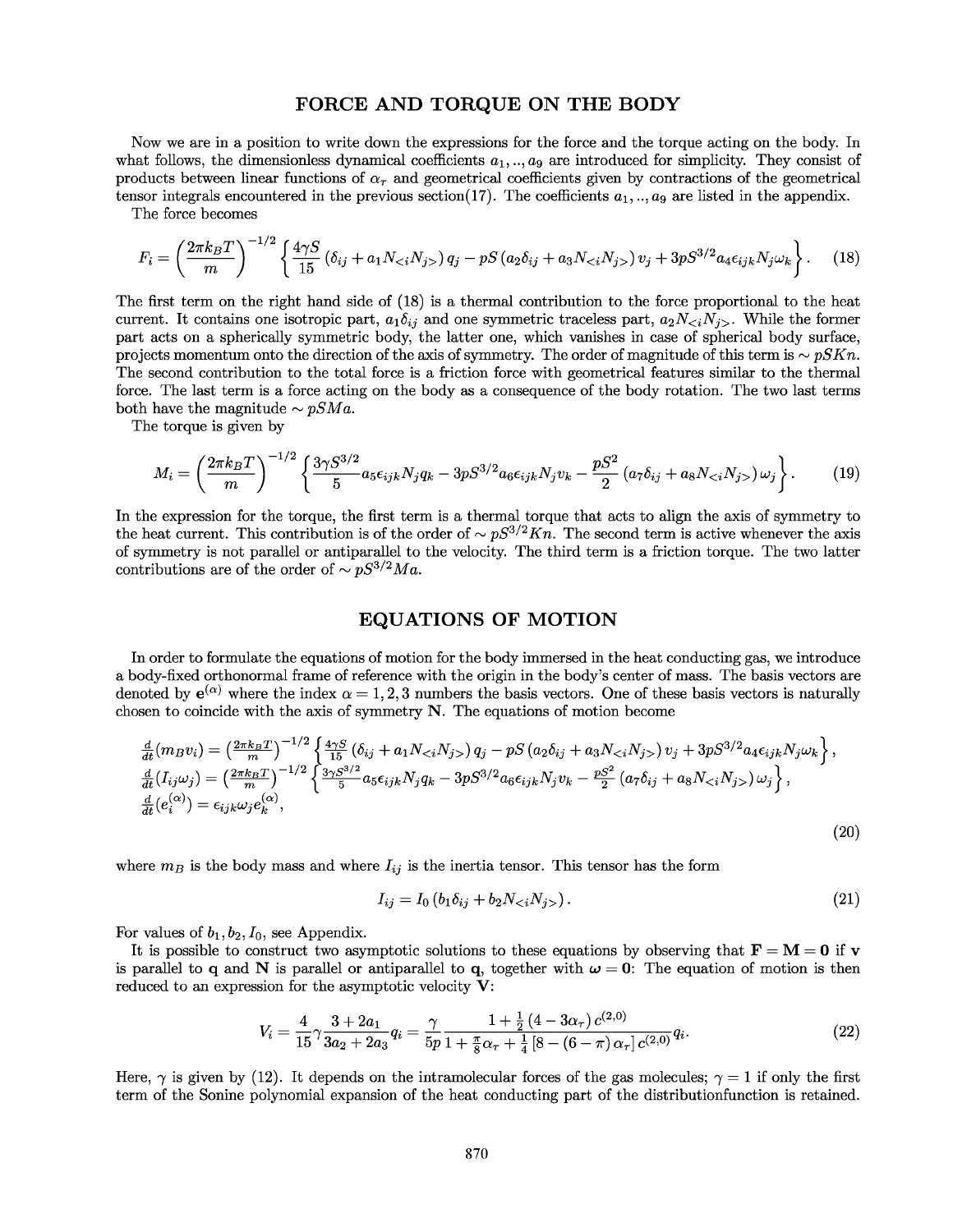The new terms are those containing the parameter  $c^{(2,0)}$  that depends on the body geometry.  $c^{(2,0)}$  measures deformations of the body surface from a sphere: For a sphere,  $c^{(2,0)} = 0$ . In this case the asymptotic velocity (22) coincides with Waldmann's result, [4]. If the the body is extremely oblate, or shaped like a coin,  $c^{(2,0)} = 1$ . (22) coincides with Waldmann's result, [4]. If the the body is extremely oblate, or shaped like a coin,  $c^{(2,0)} = 1$ .<br>If the body is extremely prolate, or shaped like needle,  $c^{(2,0)} = -\frac{1}{2}$ . The order of magnitude of is  $Kn \cdot c_s$ . If the body is extremely prolate, or shaped like needle,  $c^{(2,0)} = -\frac{1}{2}$ . The order of magnitude of this velocity

Non-dimensional variables are now introduced according to  $v_i = \frac{\gamma q}{5p} v_i^*$ ,  $t = \frac{m_B}{pS} \left(\frac{2\pi k_B T}{m}\right)^{1/2} t^*$ , and  $\omega_i = \frac{pS}{mgq} \left(\frac{2\pi k_BT}{m}\right)^{1/2} \omega_i^*$ , where  $q = |\mathbf{q}|$ . The non-dimensional heat current is chosen to be  $\hat{\mathbf{q}} = (1,0,0)$ . A Non-dimensional variables are now introduced according to  $v_i = \frac{\gamma q}{5p} v_i^*$ ,  $t = \frac{mg}{pS} \left(\frac{2\pi k_B T}{m}\right)^{1/2} t^*$ , and  $\omega_i = \frac{pS}{mgq} \left(\frac{2\pi k_B T}{m}\right)^{1/2} \omega_i^*$ , where  $q = |\mathbf{q}|$ . The non-dimensional heat current is chos in figure 1. in figure 1. The non-dimensional heat current is chosen to be  $\hat{\mathbf{q}} = (1,0,0)$ . A simulation of the non-dimensional equations of motion yielding the body orbit of a cone and a coin is plotted



FIGURE 1. Orbit of a cone and a coin, with the heat current in the x-direction. Initially the axis of symmetry N of the two bodies makes the angle 45° with the heat current. The initial non-dimensional velocity of the two bodies is 5 and is directed along N. The spacing between the points representing the body orbits corresponds to a fixed time interval. Note that the cone assumes a final velocity parallel to the heat current, whereas the final velocity of the coin also has a component in the plane orthogonal to the heat current. also has a component in the plane orthogonal to the heat current.

Numerical simulations seem to suggest that the bodies reach asymptotic states after a distance of the order Numerical simulations seem to suggest that the bodies reach asymptotic states after a distance of the order of 1 in non-dimensional units, that is,  $l = \left(\frac{2\pi k_B T}{m}\right)^{1/2} \frac{\gamma m_B q}{5p^2 S} \sim \frac{R}{d} \lambda \cdot Kn$  in dimensional units. Here, R is the dimension of the body, and *d* is the diameter of a gas molecule. The difference in asymptotic velocity is due to a symmetry in the body shape of the coin that is lacking in the body shape of the cone. This is explained in a symmetry in the body shape of the coin that is lacking in the body shape of the cone. This is explained in the proceeding paragraph. the proceeding paragraph. of 1 in non-dimensional units, that is,  $l = \left(\frac{2\pi k_B T}{m}\right)^{1/2} \frac{\gamma m_B q}{5p^2 S} \sim \frac{R}{d} \lambda \cdot Kn$  in dimensional units. Here, R is the dimension of the body, and d is the diameter of a gas molecule. The difference in asympto

In order to investigate the stability of the two asymptotic states we linearize the equations of motion around In order to investigate the stability of the two asymptotic states we linearize the equations of motion around the state where N is nearly parallel to q. The eigenvalues of the resulting linear system is calculated for a the state where N is nearly parallel to q. The eigenvalues of the resulting linear system is calculated for a special type of body, a 'double cone', shown in figure 2. This body consists of two cones with a common base.<br>The radius of the base is denoted by  $D$ , and the total length by  $R$ . The base is situated a distance  $s \cdot R$  f The radius of the base is denoted by  $D$ , and the total length by  $R$ . The base is situated a distance  $s \cdot R$  from the left cusp, where the dimensionless parameter obeys  $0 \leq s \leq 1$ . When  $s = 0$  the double cone degenerates to a single cone with its cusp pointing in the direction of N. When  $s = 1$  we recover another single cone, pointing in the direction of  $-N$ . in the direction of  $-N$ .



**N** FIGURE 2. Test body: a 'double cone'

Plotting the eigenvalues against s yields a picture of the preferred orientation of the body. It turns out that stabillity is determined by two identical eigenvalues (the other eigenvalues are either negative or zero for all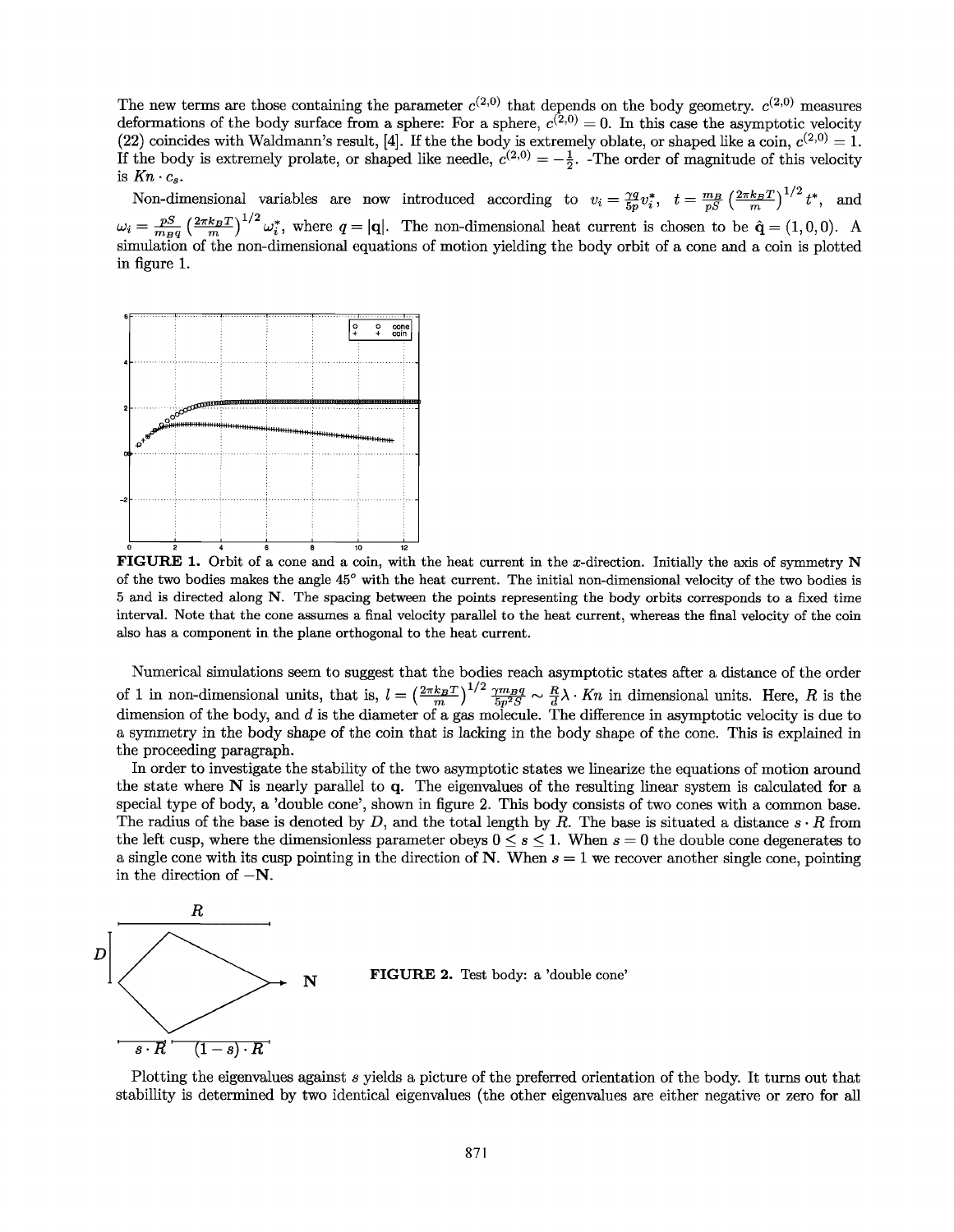values of s). This eigenvalue is plotted against s in figure 3 for a somewhat prolate body  $(R/D = 3)$  and for an oblate body  $(R/D = 1/3)$ . an oblate body  $(R/D = 1/3)$ .



**FIGURE 3.** Critical eigenvalue plotted against *s* for two different double cones FIGURE 3. Critical eigenvalue plotted against *s* for two different double cones

It is apparent that the stable state for the prolate body occures when  $s < 0.5$  and for the oblate body when  $s > 0.5$ . This may indicate that the stabillity is determined by the orientation of the center of mass of the body and the center of mass of the surface of the body along the direction of the heat current. body and the center of mass of the surface of the body along the direction of the heat current.

#### **BODY INVARIANT UNDER REFLEXION IN A PLANE ORTHOGONAL TO** BODY INVARIANT UNDER REFLEXION IN A PLANE ORTHOGONAL TO **THE AXIS OF SYMMETRY** THE AXIS OF SYMMETRY

Now we consider a body that is symmetric with respect to an equator, that is, a body that is invariant Now we consider a body that is symmetric with respect to an equator, that is, a body that is invariant under the transformation  $N \to -N$ . Then the coefficients  $a_4, a_5$  and  $a_6$  vanish. It it easy to see that then the rotational motion decouples from the translation and becomes independent of the heat current. The remaining<br>part of the angular momentum equation in (20) is then part of the angular momentum equation in (20) is then

$$
\frac{d}{dt}\left(I_{ij}\omega_j\right) = -\frac{pS^2}{2}\left(\frac{2\pi k_BT}{m}\right)^{-1/2}\left(a_7\delta_{ij} + a_8N_{}\right)\omega_j.
$$
\n(23)

This equation states that as  $t \to \infty$  all constant values of N is a solution. In the momentum equation (20) the coupling to  $\omega$  vanishes, but the dependence on N still remains through the tensor  $N_{\leq i}N_{j>}$ . The asymptotic solution to the momentum equation in this case becomes solution to the momentum equation in this case becomes

if this case becomes  
\n
$$
\tilde{V}_i = [\delta_{ij} + k(\delta_{ij} - N_i N_j)] V_j,
$$
\n(24)

where  $V_j$  is the asymptotic velocity (22) found in the previous section. The tensor  $\delta_{ij} - N_i N_j$  picks up the projection of  $q$  that lies in the plane perpendicular to  $N$ . The parameter k is introduced for simplicity and is given by (we recall that  $c^{(2,0)}$  is a geometrical parameter encountered in (22))

$$
k = \frac{6\pi\alpha_{\tau}^{2}c^{(2,0)}}{2(8+\pi\alpha_{\tau}) + [16 - (12-2\pi)\alpha_{\tau} - 3\pi\alpha_{\tau}^{2}]c^{(2,0)} - [32 - (48-4\pi)\alpha_{\tau} + (18-3\pi)\alpha_{\tau}^{2}] [c^{(2,0)}]^{2}}.
$$
(25)

This means that a nonspherical body for general values of  $\alpha_{\tau}$  will aquire a velocity component in the plane<br>perpendicular to the heat current. This effect is apparent in the final behaviour exposed by the body orbit perpendicular to the heat current. This effect is apparent in the final behaviour exposed by the body orbit of the coin in figure 1. The maximum angle between the heat current and the body velocity,  $\psi_M$ , occures in case of purely diffuse reflexion for an optimal value of the final orientation of the axis of symmetry relative to the heat current, and is given by  $\psi_M = \arccos$ 

$$
\psi_M = \arccos\left\{2\frac{\sqrt{1+k}}{2+k}\right\} = \left\{\begin{array}{c} 16.4^{\circ} \text{ (coin)}\\ 12.0^{\circ} \text{ (needle)} \end{array}\right. \tag{26}
$$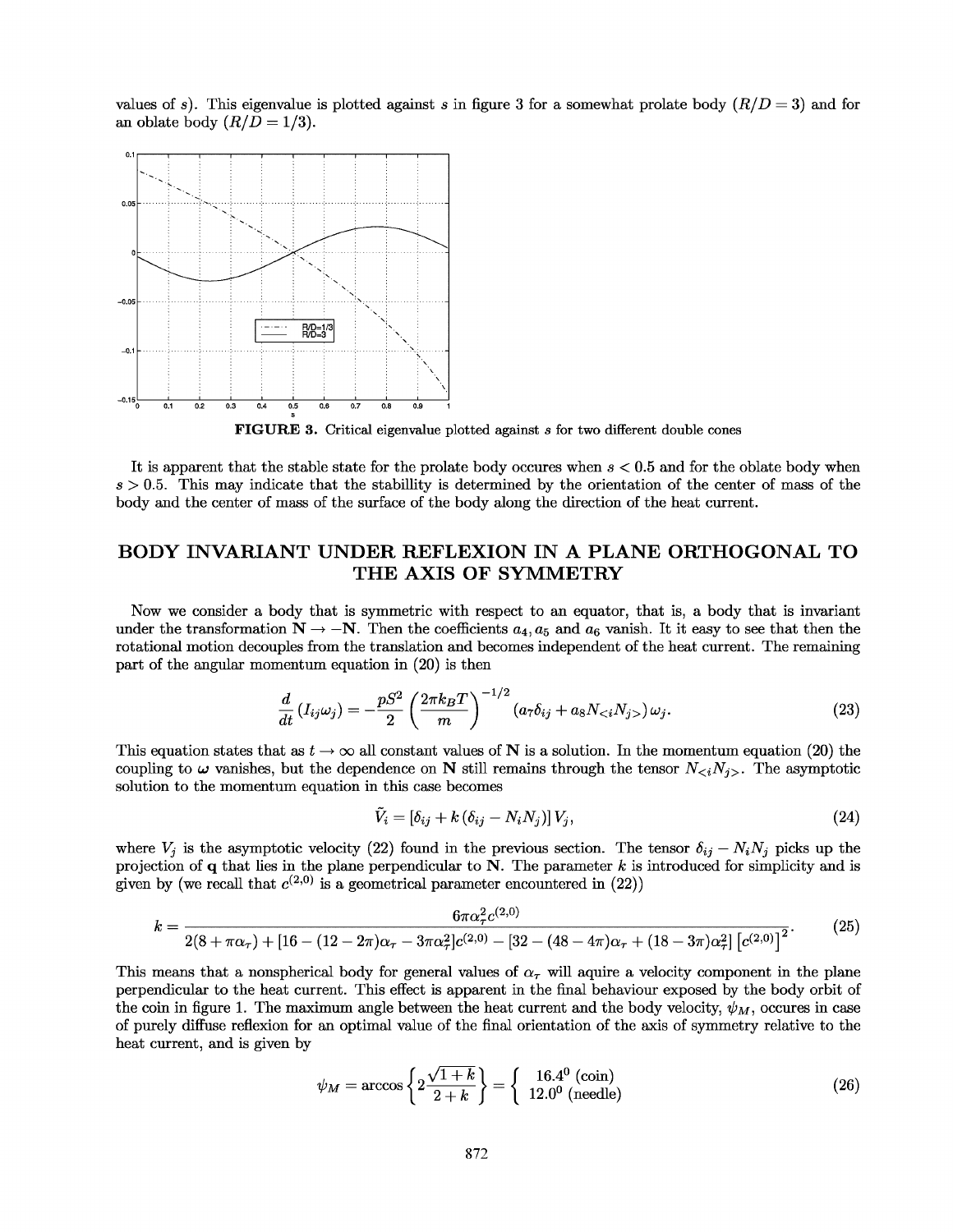These results thus predict that in an initially localized assembly of equatorially symmetric bodies with different orientations relative to the heat current will, in the plane perpendicular to q, with time spread without bound. This is an interesting result, but perhaps not the whole story: Going to higher order contributions to the torque, a term of the order of  $Kn^2$  will recouple the angular momentum of equatorially symmetric bodies to the temperature gradient. However, since in the present context  $Kn \ll 1$ , this coupling is clearly weak. orientations relative to the heat current will, in the plane perpendicular to **q**, with time spread without bound.<br>This is an interesting result, but perhaps not the whole story: Going to higher order contributions to the

### APPENDIX APPENDIX

The geometric tensor integrals encountered when the expressions for the force and the torque are integrated The geometric tensor integrals encountered when the expressions for the force and the torque are integrated over the body surface are listed below: over the body surface are listed below:

$$
\begin{split} &I_{[j]}^{(1,0)}=0\\ &I_{[j]}^{(0,1)}=S^{3/2}c^{(0,1)}N_{j}\\ &I_{i_1i_2]}^{(2,0)}=S\left[\tfrac{1}{3}\delta_{i_1i_2}+c^{(2,0)}N_{}\right]\\ &I_{i|j}^{(1,1)}=S^{3/2}\left[c_1^{(1,1)}\delta_{ij}+c_2^{(1,1)}N_{}\right],\\ &I_{[j_1j_2]}^{(0,2)}=S^2\left[c_1^{(0,2)}\delta_{j_1j_2}+c_2^{(0,2)}N_{}\right]\\ &I_{i_1i_2|j}^{(2,1)}=S^{3/2}\left[c_1^{(2,1)}\delta_{i_1i_2}N_j+c_2^{(2,1)}\left(\delta_{i_1j}N_{i_2}+\delta_{i_2j}N_{i_1}\right)+c_3^{(2,1)}N_{i_1}N_{i_2}N_{i_3}\right]\\ &I_{i_1i_2|j_1j_2}^{(2,2)}=S^2\left[c_1^{(2,2)}\delta_{i_1i_2}\delta_{j_1j_2}+c_2^{(2,2)}\left(\delta_{i_1j_1}\delta_{i_2j_2}+\delta_{i_1i_2j}\delta_{i_2j_1}\right)+c_3^{(2,2)}\delta_{i_1i_2}N_{j_1}N_{j_2}+c_4^{(2,2)}\delta_{j_1j_2}N_{i_1}N_{i_2}\\ &+c_5^{(2,2)}\left(\delta_{i_1j_1}N_{i_2}N_{j_2}+\delta_{i_1j_2}N_{i_2}N_{j_1}+\delta_{i_2j_1}N_{i_1}N_{j_2}+\delta_{i_2j_2}N_{i_1}N_{j_1}\right)\\ &+c_6^{(2,2)}N_{i_1}N_{i_2}N_{j_1}N_{j_2}\right] \end{split}
$$

The coefficients  $c_n^{(k,l)}$  in the expressions above are given by

$$
c_{0,1}^{(0,1)} = \mathcal{J}_2
$$
  
\n
$$
c_{1,1}^{(2,0)} = \frac{1}{2} (3\mathcal{J}_1 - 1)
$$
  
\n
$$
c_1^{(1,1)} = \frac{1}{3} \mathcal{J}_2
$$
  
\n
$$
c_2^{(1,1)} = \frac{1}{2} (3\mathcal{J}_3 - \mathcal{J}_2)
$$
  
\n
$$
c_1^{(0,2)} = \frac{1}{3} \mathcal{J}_5
$$
  
\n
$$
c_2^{(0,2)} = \frac{1}{2} (3\mathcal{J}_7 - \mathcal{J}_5)
$$
  
\n
$$
c_1^{(2,1)} = \frac{1}{2} (\mathcal{J}_2 - \mathcal{J}_4)
$$
  
\n
$$
c_2^{(2,1)} = \frac{1}{2} (-2\mathcal{J}_2 - 2\mathcal{J}_3 + 5\mathcal{J}_4)
$$
  
\n
$$
c_2^{(2,2)} = \frac{1}{8} (-3\mathcal{J}_4 + 17\mathcal{J}_5 + 2\mathcal{J}_6 - 8\mathcal{J}_7 - 3\mathcal{J}_8 + \mathcal{J}_9)
$$
  
\n
$$
c_1^{(2,2)} = \frac{1}{8} (2\mathcal{J}_5 - 2\mathcal{J}_6 - 3\mathcal{J}_7 - 3\mathcal{J}_8 + 4\mathcal{J}_9 + \mathcal{J}_{10})
$$
  
\n
$$
c_2^{(2,2)} = \frac{1}{8} (-\mathcal{J}_5 + 2\mathcal{J}_6 + \mathcal{J}_7 + \mathcal{J}_8 - 4\mathcal{J}_9 + \mathcal{J}_{10})
$$
  
\n
$$
c_3^{(2,2)} = \frac{1}{8} (-3\mathcal{J}_5 + 2\mathcal{J}_6 + 7\mathcal{J}_7 + 3\mathcal{J}_8 - 4\mathcal{J}_9 - 5\mathcal{J}_{10})
$$
  
\n
$$
c_3^{(2,2)} = \frac{1}{8} (-3\mathcal{J}_5 + 2\mathcal{J}_6 + 3\mathcal{J}_7 + 7\mathcal{J}_8 - 4\mathcal{J}_9 - 5
$$